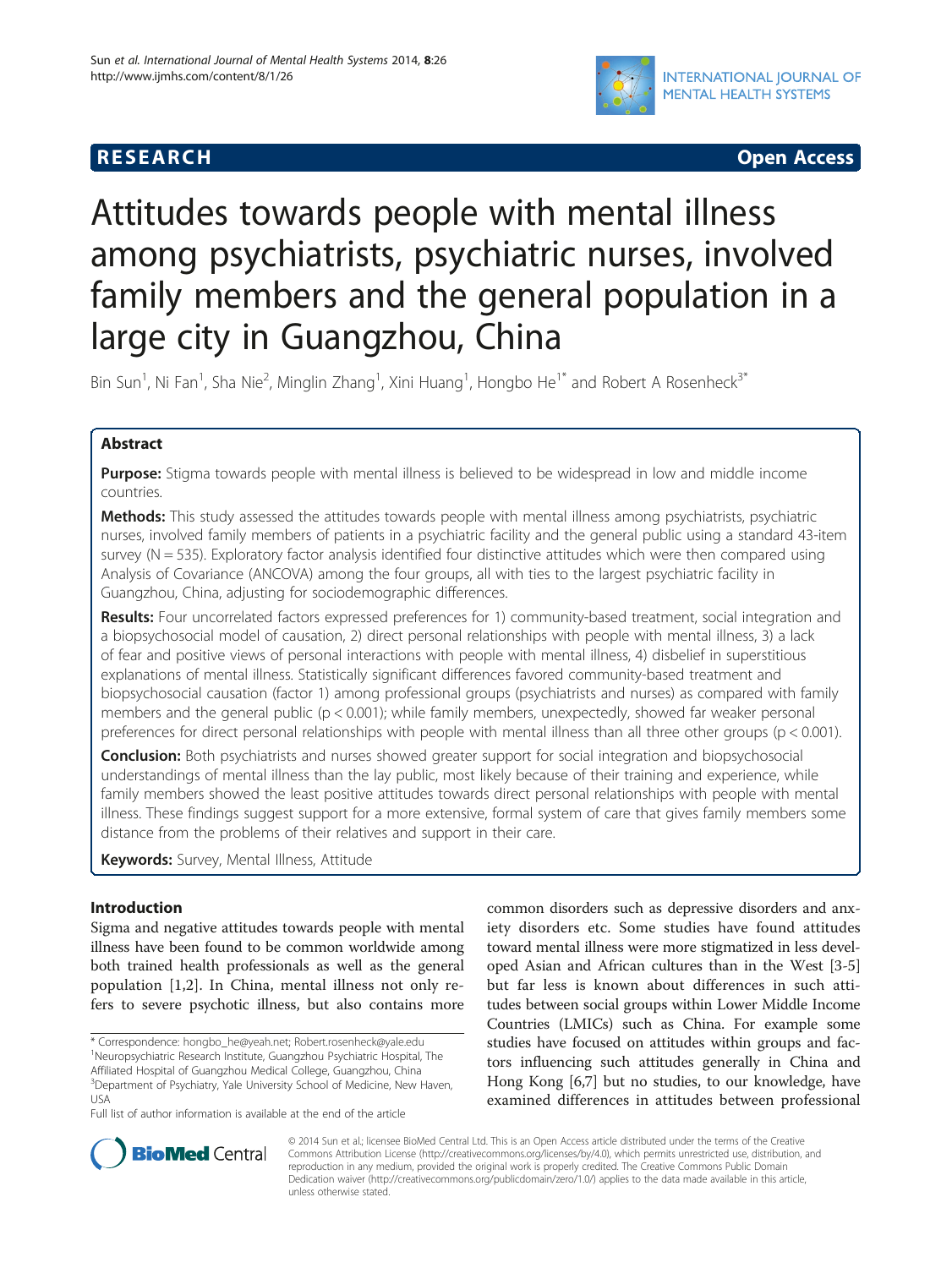groups, family members of people with mental illness, and the general public within a single community. The implementation of community-based mental health treatment and the achievement of social reintegration of people with mental illness in LMICs may depend on the development of positive attitudes towards this often stigmatized population within their families and the general public.

The Guangzhou Psychiatric Hospital (GPH) was the first psychiatric hospital in China [\[8](#page-6-0)] and is currently the largest psychiatric institution in Guangzhou city (population 13 million) and Guangdong province (population 100 million) and thus provides a useful setting in which to study variation in attitudes towards people with mental illness in a highly urbanized area of Southern China, and, perhaps, in China, more generally, the most populous LMIC in the world. The GPH hospital accounts for approximately 70% of all psychiatric beds in Guangzhou.

This study aimed to use a standard measure to compare the attitudes and beliefs towards people with mental illness along multiple empirical dimensions among different subgroups of with diverse connections to the GPH.

#### Methods

This study sought to explore the perceptions about mental illness and the attitude toward the people with mental disorder among participating health care professional (physicians and nurses), patients' family members and the general public with ties to the GPH.

#### Sample

Physicians and nurses on the professional staff of GPH  $(N = 87)$  physician and 162 nurses) who work in both inpatient units and outpatient clinics were surveyed. Family members  $(N = 137)$  were invited to complete the survey while waiting for appointments for their kin at the GPH outpatient clinic, which predominantly provides services to former GPH inpatients. Representatives of the general population were social acquaintances of non-clinical professional staff of the GPH. For example, laboratory staff of GPH volunteered to invite a convenience sample of acquaintances (friends, social acquaintances and their families with no professional mental health background to complete the survey  $(N = 149)$ . The period of data collection was from January to May in 2012. Waiver of written informed consent was provided by the Institutional Review Board of GPH.

#### Measures

The questionnaire was a modified version of FABI (Fear and Behavioral Intentions toward the mentally ill) [\[2](#page-6-0)] with additional items derived from the CAMI (Community Attitudes to Mental Illness) [\[9](#page-6-0)] developed by Taylor and Dear and from a modified version of a questionnaire developed for the World Psychiatric Association Program on stigma and mental illness [\[10](#page-6-0)]. The questionnaire included 43 dichotomous (yes/no) questions with some supplemental items concerning the impact witchcraft and curses developed for use in West Africa [[11,12](#page-6-0)] and supplemental items documenting respondent socio-demographic characteristics.

The socio-demographic questions addressed age (measured in years), gender, years of education, marital status (not married vs. married), area where born (urban, semiurban, rural), area of current residence (urban, semi-urban, rural), current medical staff status (health professional staff (physicians vs. nurses), patient relative status or others (friends and acquaintances of non-professional staff ).

#### Analysis

Exploratory factor analysis (see details below) was used to identify items that reflected common domains. Items that were negatively worded were re-coded in a positive direction for consistency (e.g. Witchcraft is a cause of mental illness was recoded in the direction to suggest that superstitions like witchcraft are not believed to be a cause of mental illness). Weighted factor scores were computed giving greater weight to items that load more strongly on each factor.

Chi square tests and analysis of variance were used to identify differences between the four groups (physicians, nurses, family members, members of the general public) on potentially confounding sociodemographic characteristics. Analysis of Covariance was then conducted to compare estimated mean scores on each attitudinal domain adjusting for potentially confounding sociodemographic characteristics.

Exploratory factor analysis with orthogonal matrix rotation was carried out to optimize independence and interpretability of factors in this sample and to identify latent relationships between the variables. A factor analysis with Varimax solution yields results which make it as easy as possible to identify each variable with a single factor. Altogether 36 items having factor weights greater than 0.4 were retained and 4 factors were identified. Factor scores were calculated based on item weights such that a one unit difference in factor scores represents a one-standard deviation difference on each factor.

All analyses were performed using SPSS13.0. Statistical significance was evaluated at the 0.008 level for 6 paired comparisons between the four groups  $(0.05/6 = 0.008)$ .

#### Results

#### Sample

The sample included 535 respondents: 249 clinical providers (79 physicians [16.2% of the total sample] and 162 nurses [30.3% of the sample), and 286 non-clinicians (137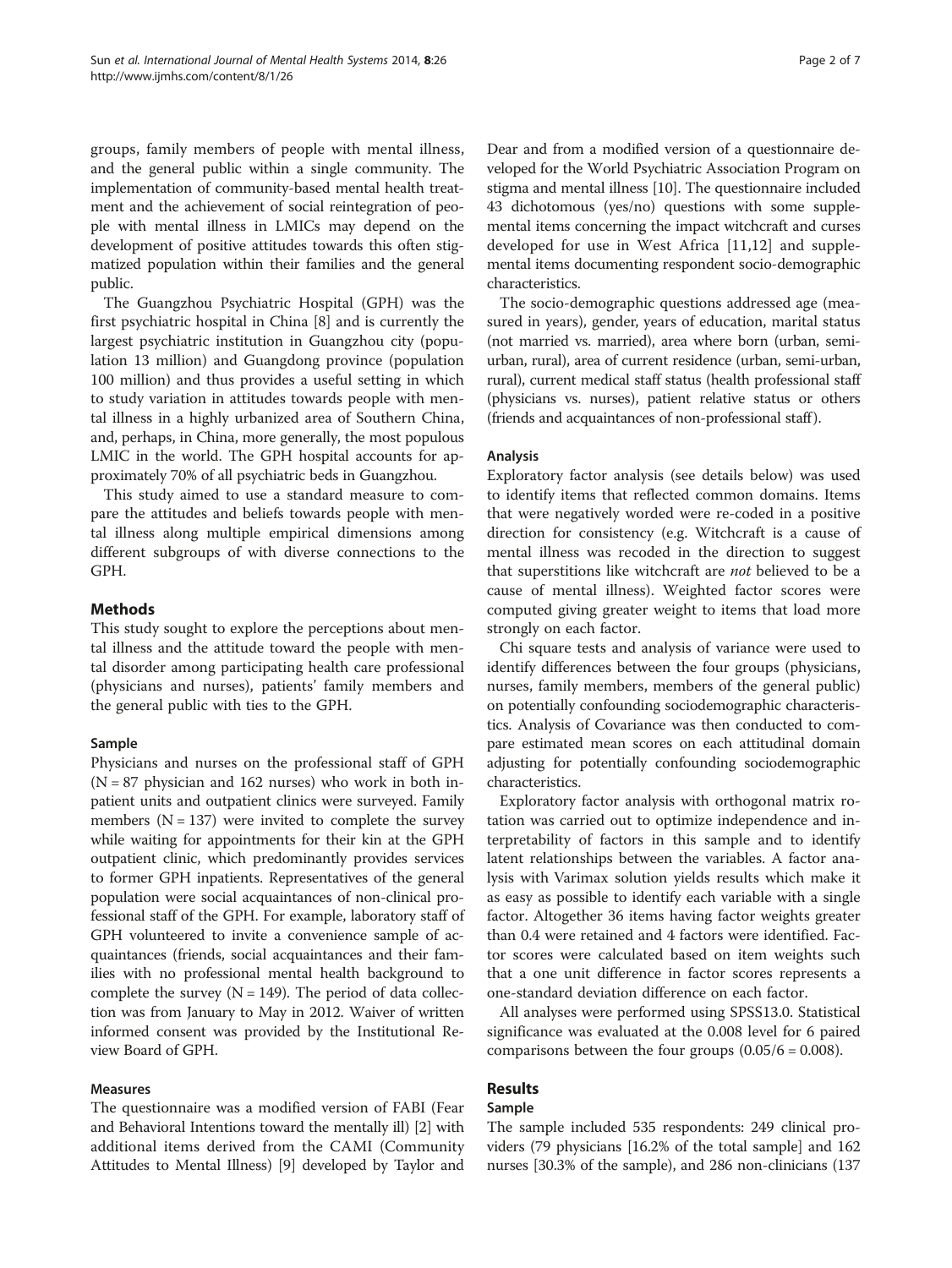patient relatives [25.6% of the sample] and 149 friends or acquaintances of GPH non-clinical staff [27.9% of the sample]). Sociodemographic characteristics were significantly different across the four groups (Table 1). Of the 535 participants, 246 (46%) were male, 290 (54.2%) were with a mean age of of  $33.8$  years  $(SD = 11.5)$  and means years of education of  $15.1$  years (SD = 3.6).

#### Factor Structure

Inspection of the scree plot suggested a four factor solution (the first 8 eigenvalues are 8.988, 3.905, 2.983, 2.008, 1.430, 1.202, 1.116, and 1.058 respectively). The four factors, presented with individual item weights in Table [2](#page-3-0), were interpreted as favoring 1) communitybased treatment, social integration and a biopsychosocial model of causation, 2) personal preferences for direct personal relationships with people with mental illness, 3) a fear-free and positive view of specific interactions with people with mental illness, 4) disbelief in superstitious explanations of mental illness (e.g. witchcraft, curses).

High internal consistency reliability (Cronbach's alpha) was found for factors 1, 2 and 4 (alpha 0.89, 0.78, 0.70 respectively) with a less satisfactory value for factor3  $(alpha = 0.52).$ 

#### Group comparisons

Paired comparison of mean values on factor 1 (community-based treatment, social integration and a biopsychosocial model of causation) (Table [3,](#page-4-0) Figure [1\)](#page-4-0) showed no significant differences between psychiatrists and nurses both of whom scored significantly higher than family members (with a large effect size of almost 1.5) who, in turn, scored higher than members of the general public, (with a more modest effect size of about 0.5) after adjustment for differences in sociodemographic characteristics.

ANCOVA of factor 2 (2) preferences for close, direct personal relationships with people with mental illness), (Table [3,](#page-4-0) Figure [1\)](#page-4-0) showed that family members' scores was markedly lower than physicians, nurses and general public, with large effect size differences of 1.1-1.5). There were no significant differences, in contrast, between physicians, nurses and the general public.

ANCOVA of factors 3 and 4 show no statistically significant group differences.

#### **Discussion**

This study surveyed attitudes towards people with mental illness among clinicians (psychiatrists and nurses) and lay persons (family members and linked non-professionals) associated with GPH, the largest psychiatric hospital in Southern China i.e. China, South of the Yangtze River.

| Demography variables   | <b>Psychiatrists</b><br>$(N = 87, 16.3\%)$ | <b>Nurses</b><br>$(N = 162, 30.3\%)$ | <b>Family members</b><br>$(N = 137, 25.6\%)$ | General public<br>$(N = 149, 27.9\%)$ | <b>Total</b><br>$(N = 535, 100\%)$ | <b>Statistics</b> | P-value |
|------------------------|--------------------------------------------|--------------------------------------|----------------------------------------------|---------------------------------------|------------------------------------|-------------------|---------|
| Age                    | $34.2 \pm 8.6$                             | $29.6 \pm 6.5$                       | $43.2 \pm 14.1$                              | $29.2 \pm 9.2$                        | $33.8 \pm 11.6$                    | $F = 59.0$        | < 0.001 |
| Gender                 |                                            |                                      |                                              |                                       |                                    | $x^2 = 28.8$      | < 0.001 |
| Male                   | 48(55.2%)                                  | 47(29%)                              | 67(49.3%)                                    | 84(56.4%)                             | 246(46%)                           |                   |         |
| Female                 | 39(44.8%)                                  | 115(71%)                             | 69(50.7%)                                    | 65(43.6%)                             | 288(53.8%)                         |                   |         |
| <b>Missing N</b>       |                                            |                                      |                                              |                                       | $1(0.2\%)$                         |                   |         |
| <b>Marital status</b>  |                                            |                                      |                                              |                                       |                                    | $\chi^2 = 51.0$   | < 0.001 |
| Single                 | 26(30.2%)                                  | 74(46%)                              | 37(27.6%)                                    | 93(66.9%)                             | 230(43%)                           |                   |         |
| <b>Married</b>         | 60(69.8%)                                  | 87(54%)                              | 97(72.4%)                                    | 46(33.1%)                             | 290(54.2%)                         |                   |         |
| <b>Missing N</b>       |                                            |                                      |                                              |                                       | 15(2.8%)                           |                   |         |
| <b>Education years</b> | $17.9 \pm 2.5$                             | $15.9 \pm 2.7$                       | $11.7 \pm 3.2$                               | $15.4 \pm 3.0$                        | $15.1 \pm 3.6$                     | $F = 89.3$        | < 0.001 |
| <b>Birthplace</b>      |                                            |                                      |                                              |                                       |                                    | $\chi^2 = 51.0$   | < 0.001 |
| Urban area             | 39(44.8%)                                  | 63(39.4%)                            | 69(50.7%)                                    | 38(25.5%)                             | 209(39.1%)                         |                   |         |
| Semi-urban area        | 17(19.5%)                                  | 21(13.1%)                            | 29(21.3%)                                    | 29(19.5%)                             | 96(17.9%)                          |                   |         |
| Rural area             | 31(35.6%)                                  | 76(47.5%)                            | 38(27.9%)                                    | 82(55%)                               | 227(42.4%)                         |                   |         |
| <b>Missing N</b>       |                                            |                                      |                                              |                                       | $3(0.6\%)$                         |                   |         |
| Place of residence     |                                            |                                      |                                              |                                       |                                    | $x^2 = 51.0$      | < 0.001 |
| Urban area             | 79(92.9%)                                  | 131(81.9%)                           | 80(59.3%)                                    | 100(67.1%)                            | 390(72.9%)                         |                   |         |
| Semi-urban area        | 2(2.4%)                                    | 16(10%)                              | 38(28.1%)                                    | 28(18.8%)                             | 84(15.7%)                          |                   |         |
| <b>Rural</b> area      | 4(4.7%                                     | 13(8.1%                              | 17(12.6%                                     | 21(14.1%)                             | 55(10.3%)                          |                   |         |
| <b>Missing N</b>       |                                            |                                      |                                              |                                       | $6(1.1\%)$                         |                   |         |

Table 1 Chi square and analysis of variance comparison of group characteristics ( $N = 535$ )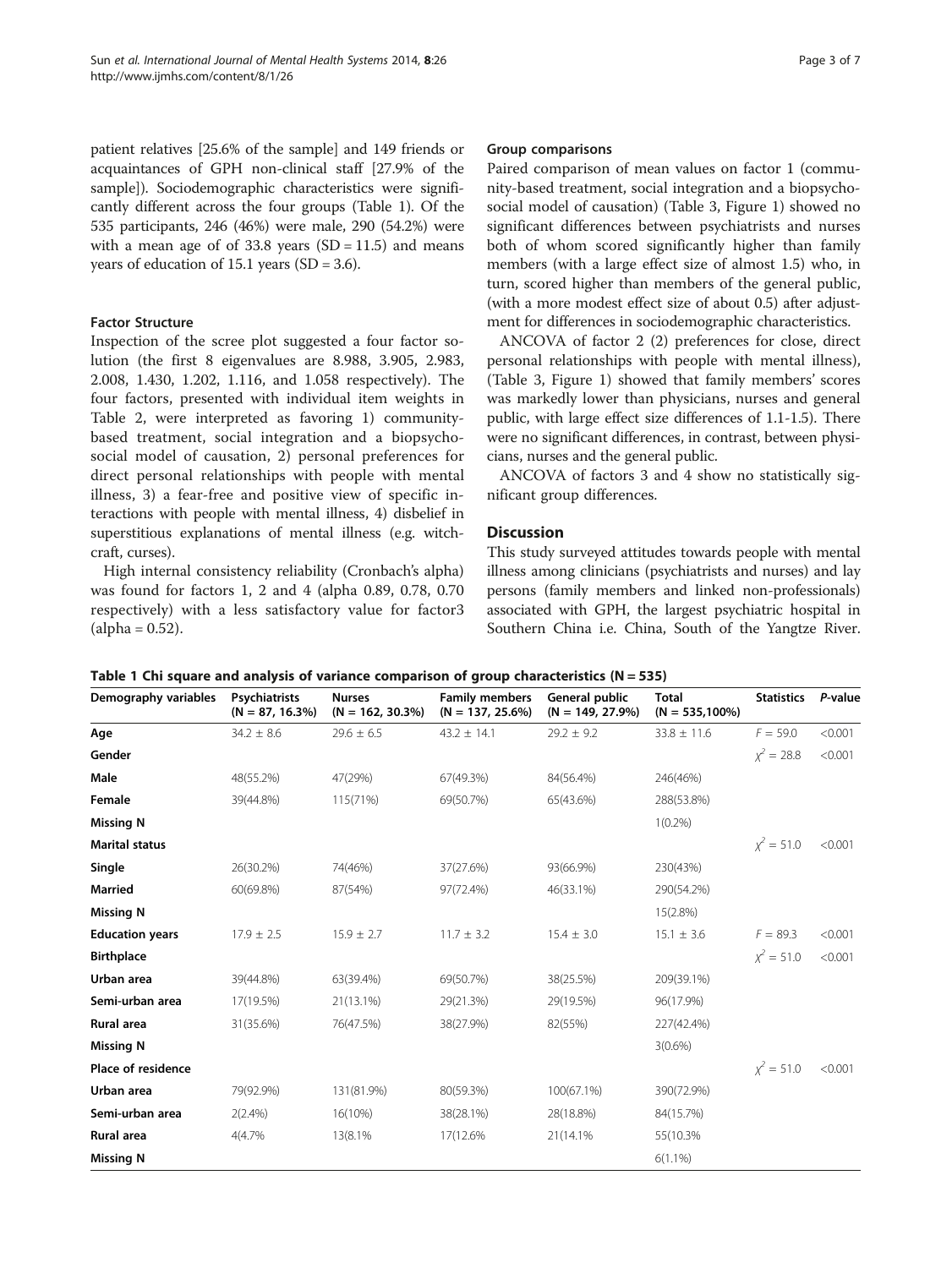#### <span id="page-3-0"></span>Table 2 Four factor item weights

| <b>ITEMS (paraphrased)</b>                                                                                   | Weights  |
|--------------------------------------------------------------------------------------------------------------|----------|
| <b>Factor1 Community treatment and Biopsychosocial</b><br>causation                                          |          |
| Increased spending on mental health services is not a<br>waste of money.                                     | 0.850    |
| People with mental illness deserve our sympathy.                                                             | 0.845    |
| We have a responsibility to provide the best possible<br>care for people with mental illness.                | 0.790    |
| No-one has the right to exclude people with mental<br>illness from their neighborhood.                       | 0.790    |
| Locating mental health facilities in a residential area<br>doesn't downgrade the neighborhood.               | 0.785    |
| We need to adopt a far more tolerant attitude toward<br>people with mental illness in our society.           | 0.760    |
| Anyone with mental illness should be given<br>responsibility.                                                | 0.733    |
| People with mental health problems should have the<br>same rights to a job as anyone else.                   | 0.722    |
| Virtually anyone can become mentally ill.                                                                    | 0.706    |
| Residents have nothing to fear from people coming to<br>their neighborhood to obtain mental health services. | 0.684    |
| Mental health services should be provided through<br>community based facilities as far as possible.          | 0.650    |
| The best therapy for many people with mental illness<br>is to be part of a normal community.                 | 0.535    |
| It is not frightening to think of people with mental<br>problems living in residential neighborhoods.        | 0.524    |
| Mental hospitals are an outdated means of treating<br>people with mental illness.                            | $-0.562$ |
| Traumatic event or shock can cause mental illness                                                            | 0.500    |
| Biological factors (other than brain disease or<br>genetics) can cause mental illness.                       | 0.490    |
| Drug or Alcohol misuse can cause mental illness.                                                             | 0.462    |
| Genetic inheritance can cause mental illness.                                                                | 0.437    |
| Factor2 Socializing                                                                                          |          |
| If somebody had been a former psychiatric patient, I<br>would have them as a friend.                         | 0.603    |
| If somebody who had been a former patient came to<br>live next door to me, I would visit them.               | 0.518    |
| In interacting with someone with mental illness, I<br>could maintain a friendship.                           | 0.514    |
| I would invite somebody who suffered from mental<br>illness into my home.                                    | 0.490    |
| I would occasionally greet somebody who had been a<br>former patient and came to live next door to me.       | 0.455    |
| I would not object to having mentally ill people living<br>in my neighborhood.                               | 0.437    |
| I would have casual conversations with neighbors who<br>had suffered from mental illness.                    | 0.423    |
| I would be willing to work with somebody with a<br>mental illness.                                           | 0.422    |
|                                                                                                              |          |

#### Table 2 Four factor item weights (Continued)

| <b>Factor3 Specific interactions</b>                                                                                  |       |
|-----------------------------------------------------------------------------------------------------------------------|-------|
| In interacting with someone with mental illness, you<br>were not upset or disturbed about working on the<br>same job. | 0.471 |
| Physical abuse cannot cause mental illness.                                                                           | 0.465 |
| People with mental illness are not a public nuisance.                                                                 | 0.426 |
| People with mental illness are not dangerous because<br>of violent behavior.                                          | 0.423 |
| In interacting with someone with mental illness, I<br>would not be unwilling to share a room.                         | 0.414 |
| You would not avoid conversations with neighbors<br>who had suffered from mental illness.                             | 0.404 |
| <b>Factor4 Disbelief in witchcraft</b>                                                                                |       |
| God's punishment cannot cause mental illness.                                                                         | 0.652 |
| Someone puts a curse on you cannot cause mental<br>illness.                                                           | 0.569 |
| Witchcraft cannot cause mental illness.                                                                               | 0.555 |
| Possession by evil spirits cannot cause mental illness.                                                               | 0.543 |

Factor analysis of a standard 43-item survey identified four factors representing uncorrelated attitudes towards people with mental illness. Significant group differences, adjusting for sociodemographic characteristics were found on two of the factors.

First, psychiatrists and nurses more strongly endorsed the factor reflecting attitudes favoring community-based treatment, social integration of people with mental illness and a biopsychosocial model of causation than non-clinicians, including both family members and representatives of the general public. The effect size of this difference was large representing 1.5-2 standard deviations and most likely reflects their professional training and experience.

In addition family members endorsed such attitudes more strongly than friends and acquaintances of nonclinical hospital staff, albeit with a smaller effect size difference of about 0.5 standard deviations. It thus appears that professionals involved in the delivery of hospitalbased psychiatric care strongly favor a shift to a more community-based system of care, one that might be quite different from the one hospital-based system in which they currently work. The linkage of such attitudes with a biopsychosocial view of the causation of mental illness can be taken as suggesting that this view of the etiology of mental illness may be part of a world-wide professional culture in which a medical model of mental illness, albeit one that also recognizes the importance of psychosocial factors, is viewed as supporting communitybased models of care. One may infer from these data that in the view of mental health professionals, more than lay people, and current treatment system can and should allow the vast majority of patients to be cared for in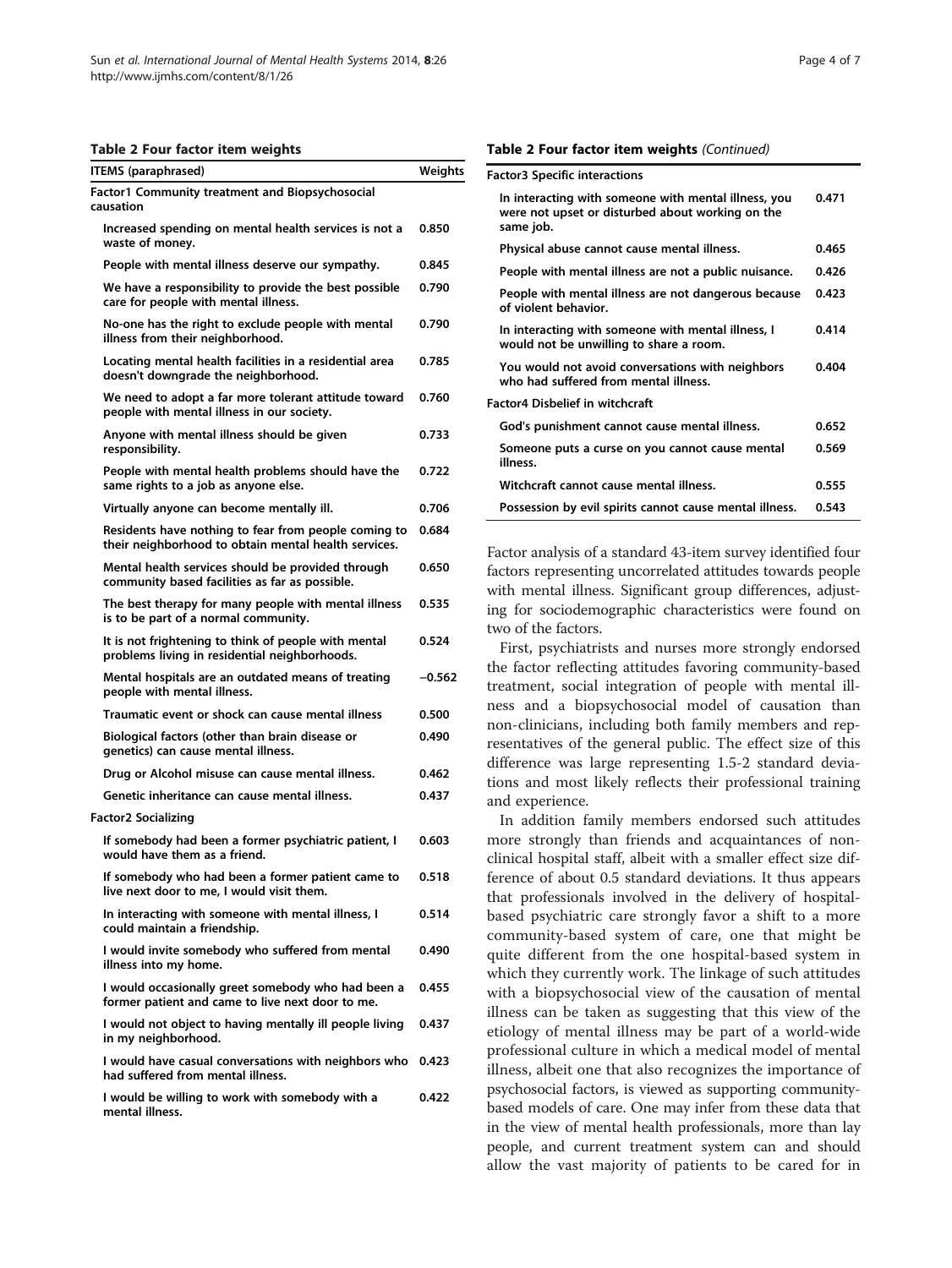| <b>Factors</b>                                      | Means (SD) of factor scores |                           |                                   |                            |              | Paired                |  |
|-----------------------------------------------------|-----------------------------|---------------------------|-----------------------------------|----------------------------|--------------|-----------------------|--|
|                                                     | Physician<br>(Group1)       | <b>Nurses</b><br>(Group2) | <b>Family members</b><br>(Group3) | General public<br>(Group4) |              | comparison            |  |
| Community attitude and<br>biopsychosocial causation | 0.88(0.37)                  | 0.86(0.39)                | $-0.46(0.74)$                     | $-1.08(0.41)$              | $< 0.001$ ** | Group: $1, 2 > 3 > 4$ |  |
| Socializing                                         | 0.52(0.32)                  | 0.26(0.70)                | $-0.97(1.18)$                     | 0.12(0.93)                 | $< 0.001$ ** | Group:1, 2, $4 > 3$   |  |
| <b>Specific interaction</b>                         | 0.16(0.99)                  | 0.01(0.98)                | $-0.01(1.09)$                     | $-0.09(0.96)$              | 0.964        |                       |  |
| Disbelief in witchcraft                             | 0.27(0.95)                  | 0.11(0.91)                | $-0.17(1.05)$                     | $-0.15(1.04)$              | 0.079        |                       |  |

<span id="page-4-0"></span>Table 3 ANCOVA and paired comparison of factor score across the four groups

 $*$ <sup>\*</sup>P < 0.01

non-institutional settings. In China in 2012 a new mental health law was enacted which fosters voluntary as contrasted with involuntary hospitalization and community based treatment. Nevertheless community psychiatric treatment and services are still in their infancy in China, and the vast majority of mental health services are still provided in in-patient settings or hospital-based out-patient departments, and many patients with mental illness are virtually confined at home or in the hospital for extensive periods of time [\[13](#page-6-0)]. It is also notable that family members of outpatients being treated at GPH endorsed this view somewhat more strongly than representatives of the general community with some connection to the hospital. Since neither professionals nor family members have experienced such a system of care directly, their shared values along these lines, and their difference in attitudes from representatives of the general public, may reflect developing progressive trends in contemporary professional ideology that has extended to family members who are involved in the developing culture of mental health service delivery in China.

In contrast to the findings for the first factor, family members had distinctively different attitudes that the

other three groups on the second factor (2) preferences for direct personal relationships with people with mental illness. While these may seem to be contradictory findings, careful examination of the items in factor one show that they represent abstract principles that do not touch on the respondent's personal conduct or more intimate dealings with people who have had a mental illness. Factor two, in contrast, addresses more direct individual interactions such as having someone as a friend, visiting with them in their home, inviting them into one's own home, or having them as co-workers or neighbors. The contents of this factor are similar to social distance scales which can be measured as a unidimensional component of stigma towards people with mental illness [[14](#page-6-0)]. The result agree with what others [[15,16](#page-6-0)] had found – that professionals with knowledge of mental disorders tolerate less social distance with patients with mental illness. While some have suggested that contact with people with mental illness is associated with less social distance [\[17](#page-6-0)-[19\]](#page-6-0), our results indicate that at least in China, where families must should much of the burden of mental illness alone, family member showed preference for more social distance than the general public.

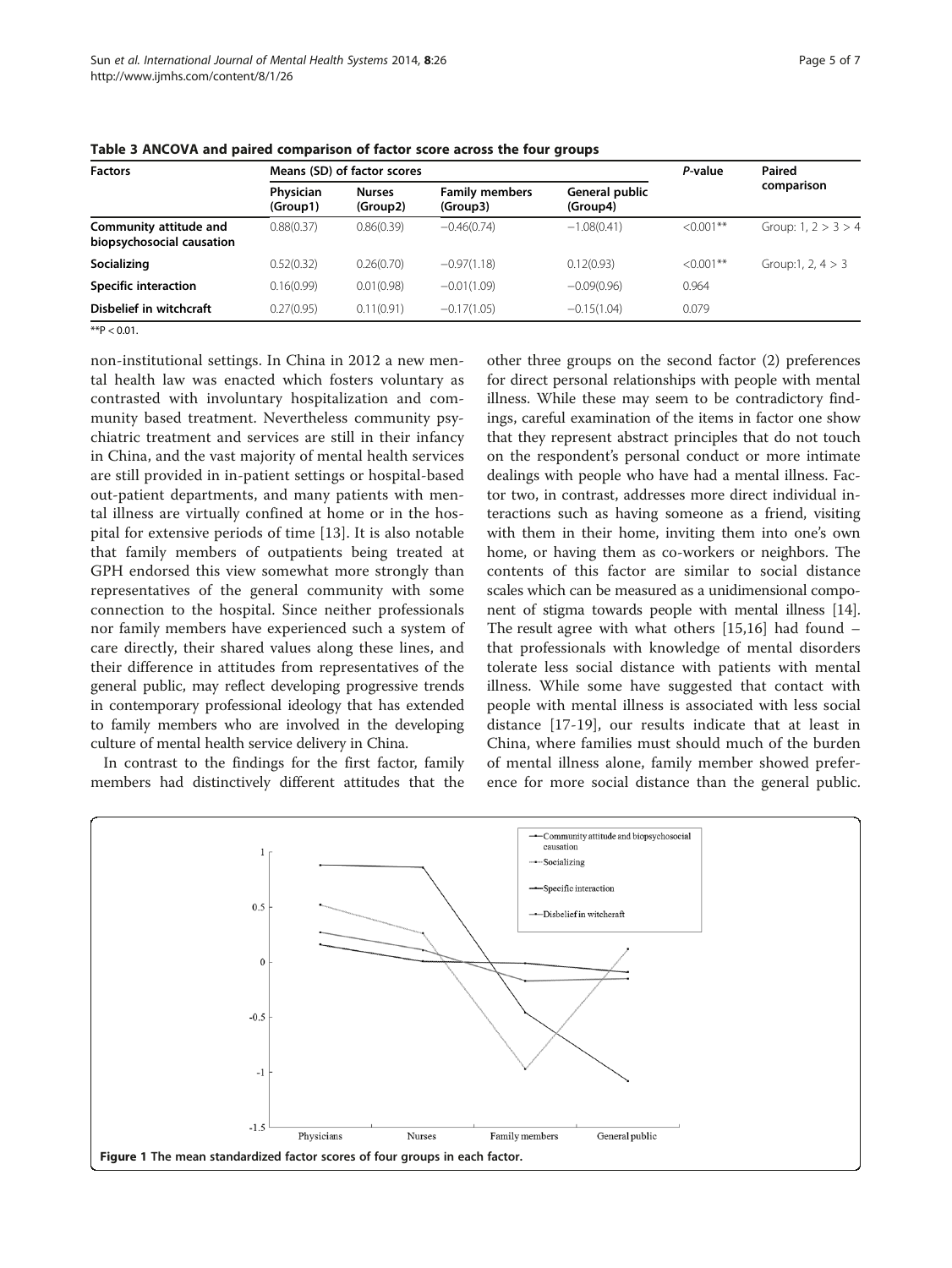That family members of patients are the only group that participated in the survey that actually has such contact with patients and that they shoulder almost complete responsibility for them, may explain why they seem to find the prospect of such contacts far less appealing than those who are able to, maintain professional distance or have little direct contacts with people with mental illness at all, and hat.

The implications of these finding for practice and policy are complex. In many LMIC countries, families take primary responsibility for taking care of mentally ill relatives, and provide most of their care directly in their homes, with little assistance from public services. In a study from Nigeria [\[20\]](#page-6-0), poorer social support was found to be associated with higher family burden. Natasha [[21](#page-6-0)] report that in a sample from India, that family members who lack social support more frequently experience poor quality of life. Chinese family members must take responsibility for with patients with mental illness experience poorer functioning and less social support along with a higher level of caregiver burden and these stresses are likely reflect in their responses to questions about their intimate relationsships with people with mental illness [\[22](#page-6-0)]. Family members in LMIC countries seem to want to see the development of more progressive systems of community-based care, but in the absence of such systems, people from many countries have been candid in expressing their reluctant attitude towards close intimate relationships with people with mental illness, perhaps reflecting the stress they experience in their relationships with their own relatives. This finding should not be taken as a rejection of the model of community-based mental health care, but rather provides strong grounds for supporting the develop a more supportive, formal system of care that gives family members some distance from the problems of their relatives. This result draws attention to the crucial issue of what has been called "family burden" the painful, often debilitating and health endangering experience of caring for seriously mentally ill family members' day in and day out. These experiences may be especially strong in Asian countries such as China in which the family, rather than the state or society, has a heavy burden of responsibility for mentally ill relatives, extending even to fiscal responsibility for their occasional damage of neighborhood property or criminal conduct [[23](#page-6-0),[24](#page-6-0)].

On the final two factors, no significant differences were observed between the groups. The third factor (a fear-free and positive view of specific interactions with people with mental illness) addresses, for the most part, abstract and high moral principles involving human rights and privileges that would attract wide agreement, although several items mention intimate associations such as sharing a room or engaging in conversation.

The final factor (Additional file [1](#page-6-0)), reflecting disbelief in superstitious explanations of mental illness such as witchcraft or curses, not surprisingly, reflects widely shared secular humanistic values, characteristic of popular modern Chinese culture. To the extent that religious faiths have gained membership under recent reforms in China in recent decades, they predominate in rural areas quite different from heavily urbanized areas like Guangzhou, and bear few vestiges of superstitious beliefs that may have characterized dominant faiths of past centuries.

Several methodological limitations require comment. First, structured surveys offer only an imperfect approach to identifying subtle attitudes since they require simple responses to pre-structured questions, in this instance, all of which called for simple "yes-no" answers. Second the survey instrument used here, while previously used is several studies [\[25-27](#page-6-0)] has not been subject to independent validation using either quantitative or qualitative methods. Thirdly the interpretation of factor analysis can be challenging as items that are correlated statistically, do not always identify clearly homogeneous themes. Our first factor combined favorable attitudes towards community mental health with support for a biopsychosocial model of the etiology of mental illness. While these themes are somewhat different they usefully point to the close relationship between progressive thinking about the cause of mental illness and positive attitudes towards humane community-based care. Fourthly these results reflect the responses of only a few hundred respondents linked in diverse ways to one large psychiatric hospital in one of China's largest cities. The generalizability of these results to other areas of China or to other LMICs is unknown. Finally attitude surveys do not necessarily predict or correlate with behavior [\[28](#page-6-0)] which may be shaped as much or more by economic resources as by personal attitudes and may provide limited predictive power or normative guidance for clinical practice or public policy.

Nevertheless this is one of the first surveys to compare attitudes among diverse but salient stakeholders with interests in the development of community mental health services in LMIC countries and as such has identified differences in attitudes across groups that will hopefully support, even in their diversity, the future development of community health care in LMICs such as China.

#### Ethic Statement

This study is part of the project "investigation of risk factors of re-hospitalization for patients with mental illness" supported from funding from Chinese National Key Clinical Program in Psychiatry to Guangzhou Psychiatric Hospital, Guangzhou, China. The project was approved by the Ethic Committee of Guangzhou Psychiatric Hospital. This part of survey with WPA questionnaires was waivered of written informed consent.